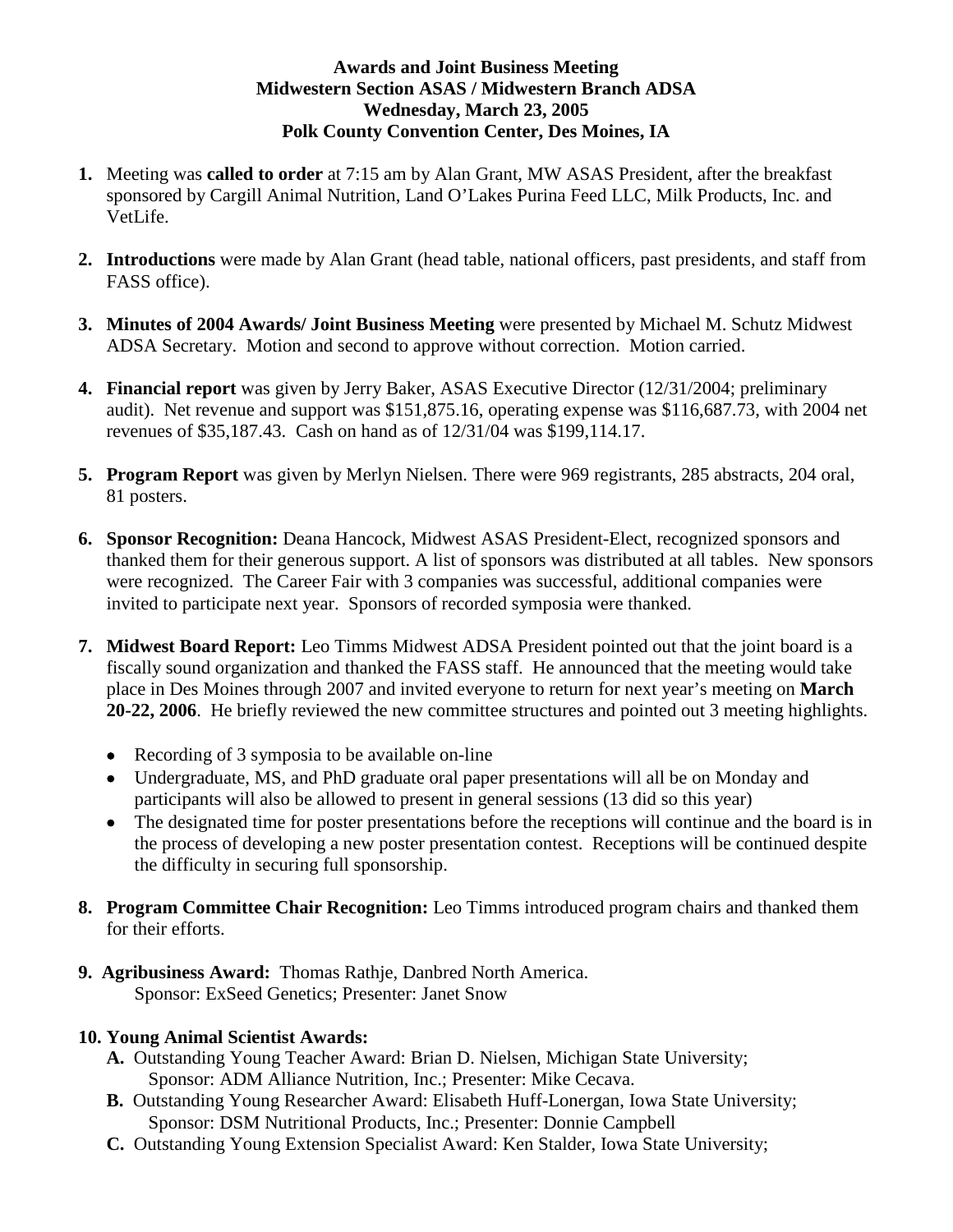Sponsor: Land O'Lakes Purina Feeds; Presenter: John Bonner.

**11. National Pork Board Awards for Innovation:** Dave Meisinger presented the awards.

**A.** Education Award: Jodie Sterle, Texas A&M University

**B.** Research Award: Denise Beaulieu, University of Saskatchewan Swine Center

**C.** Research Award: Jonathan Holt, University of Minnesota

**12. Innovation in Dairy Research Award:** Jeffery DeFrain, South Dakota State University. Sponsor: Land O'Lakes, Purina Feed; Presenter: John Bonner

# **13. Competitive Paper Awards:**

**A. Undergraduate:** Sponsor: Boehringer Ingelheim Vetmedica, Inc.; Presenter: Denny Ketelsen, Chair: Paul Walker, Illinois State University.

1<sup>st</sup> place: A. M. Meyer, MSU

 $2<sup>nd</sup>$ : E. E. Carney, KSU

 $3<sup>rd</sup>$ : J. Allen, KSU (tie)

 $3<sup>rd</sup>$  K. Behlke, UNeb (tie)

**B. Graduate: MS:** Sponsor: DeKalb Feeds, Inc.; Presenter: Kelly Keaschall**,** Chair: Sam Baidoo, University of Minnesota.

 $1<sup>st</sup>$ : J.M. Koch, WVU

- $2<sup>nd</sup>$ : D. Dauch, OSU
- $3^{\text{rd}}$ : K. Lee, Purdue.

**C. Graduate: PhD:** Sponsor: Akey; Presenter: Doug Cook, Chair: Sam Baidoo, University of Minnesota

 $1<sup>st</sup>$ : N. D. Fastinger, OSU 2<sup>nd</sup>: K. M. Hargrave, UNeb 3rd: D. H. Kleinschmidt, SDSU

14. Academic Quadrathlon: Sixteen teams competed at the Midwest competition that was sponsored by Iowa State University, Intervet, Schering-Plough Animal Health Corporation, Lippincott Williams Wilkins/Springhouse, and Elsevier Science. Alan Grant announced the winners on behalf of Tony Seykora as follows:

Lab Practical: University of Wisconsin-Madison Written Exam: Michigan State University Oral Presentation: University of Illinois Quiz Bowl: Ohio State University Overall High Team: Iowa State University

# **15. Report from National ADSA President:** Presented by Mike Hutjens, University of Illinois.

- Highlighted National ADSA/ASAS/CSAS meeting.
- Thanked FASS Staff.
- Association is in great financial shape.
- Journal of Dairy Science in good shape and continues as leading dairy journal.
- Membership stable at 4800.
- Described S-PAC, a searchable database for technical conference proceedings.
- Thanked SDSU for hosting Midwest Student Affiliate Division meeting which was over 400 strong. Next year at UW-Madison.
- Board planning strategic planning session.
- Two new DISCOVER conferences were announced.
- **16. Report from National ASAS President:** Presented by Jim Males, Oregon State University.